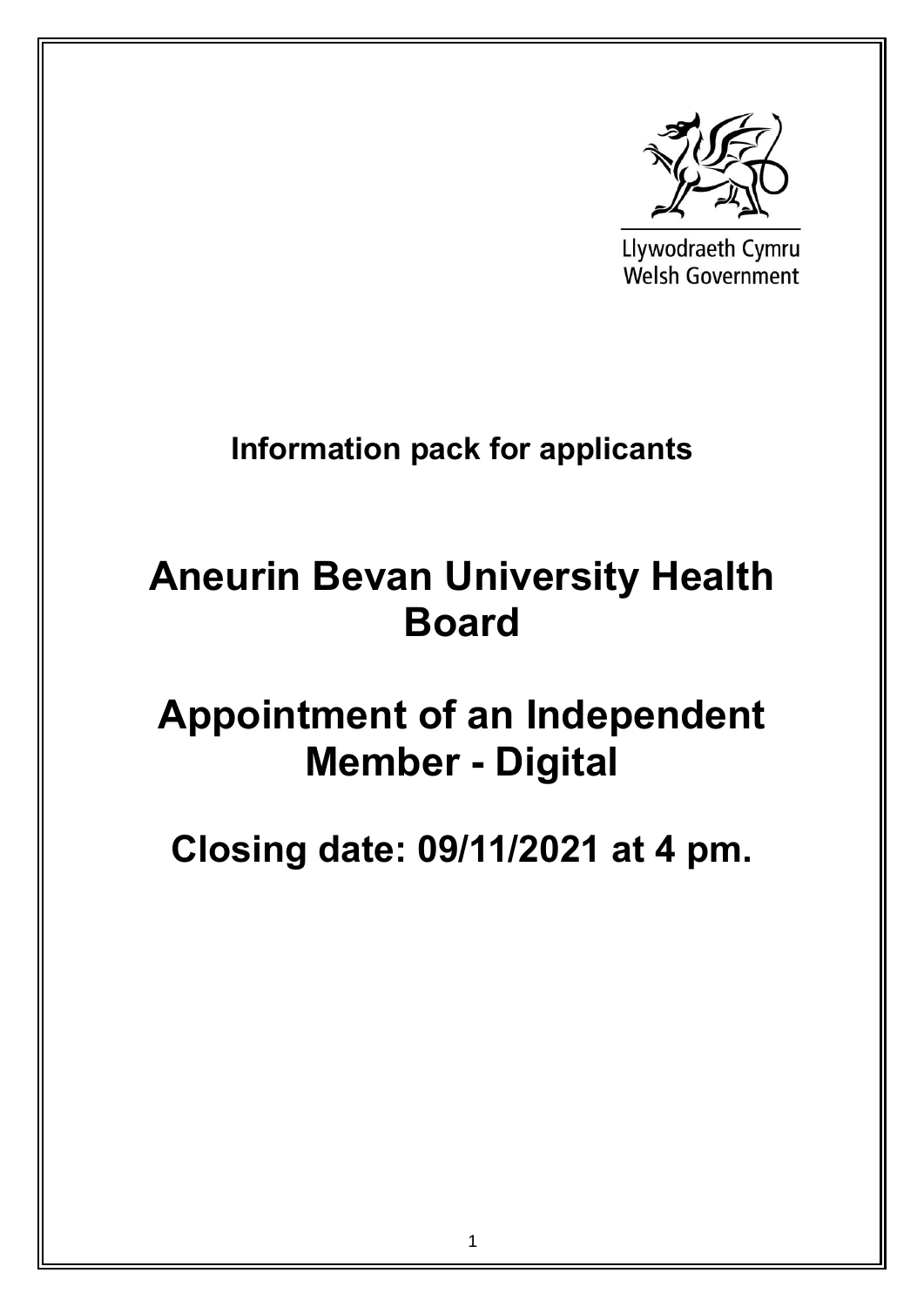

#### **Contents**

|                                                                                           | Page    |
|-------------------------------------------------------------------------------------------|---------|
| <b>Making an Application</b>                                                              | $2 - 4$ |
| Annex A: The role of IM Member                                                            | $5-6$   |
| Annex B: The role and responsibilities of Aneurin Bevan University Health<br><b>Board</b> | 7       |
| <b>Annex C: The selection process</b>                                                     | $8 - 9$ |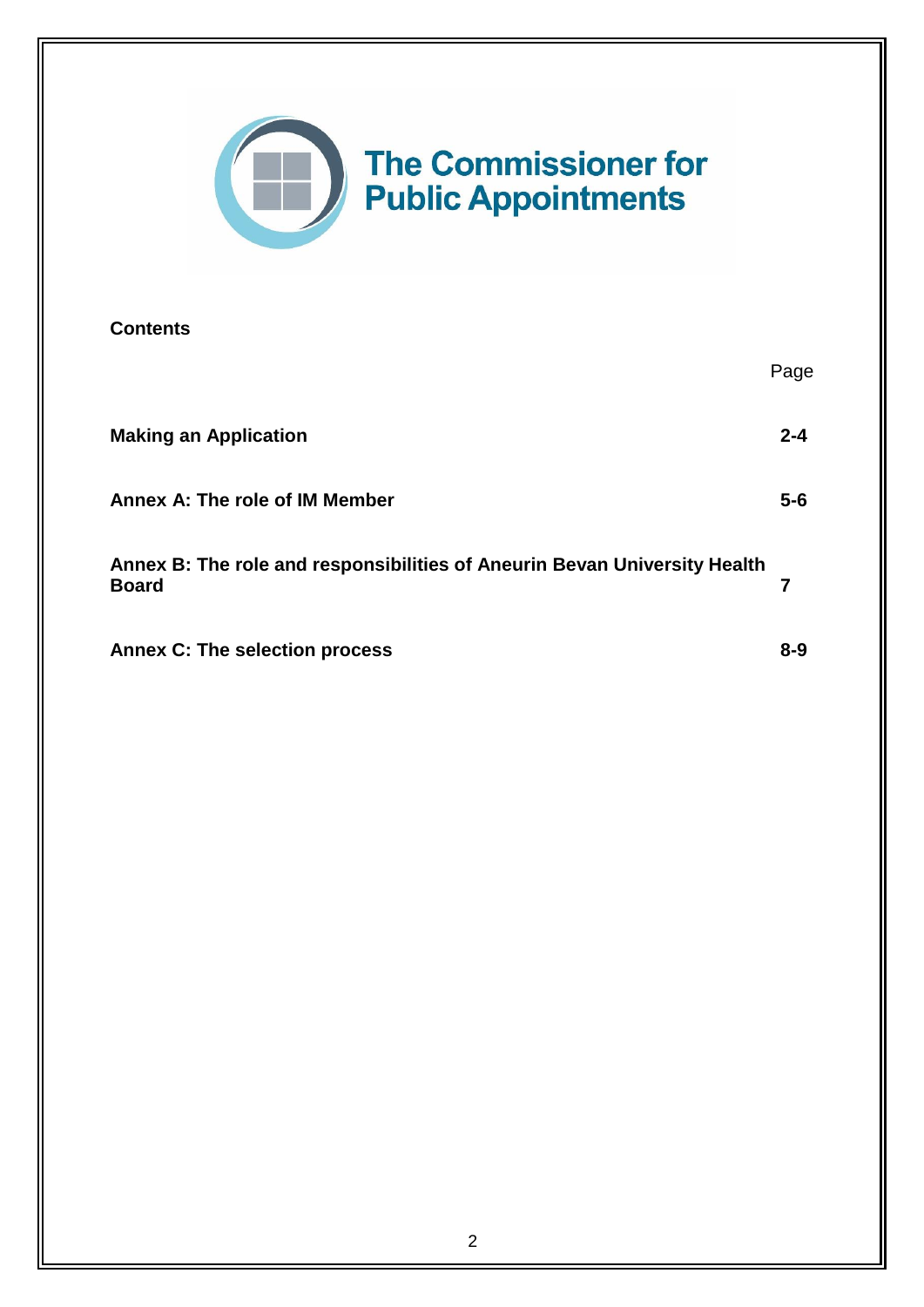## **Making an application**

Thank you for your interest in the appointment of an Independent Member – Digital to the Board of Aneurin Bevan University Health Board. Independent Members play a full and active role in the governance of the Health Board.

This role will ensure that the Board can draw on experience and understanding of digital, data and technology in all its work. The role should advocate for the appropriate use of digital technology and contribute to greater assurance in key areas such as cyber resilience, use of data, and digital delivery.

The attached Annexes provide details on the role of the Independent Member and the person specification, the role and responsibilities of Aneurin Bevan University Health Board and the selection process.

To make an application please visit the Welsh Government public appointment website here [https://cymru-wales.tal.net/vx/lang-en-GB/mobile-0/appcentre-3/brand-](https://cymru-wales.tal.net/vx/lang-en-GB/mobile-0/appcentre-3/brand-2/candidate/jobboard/vacancy/7/adv/)[2/candidate/jobboard/vacancy/7/adv/.](https://cymru-wales.tal.net/vx/lang-en-GB/mobile-0/appcentre-3/brand-2/candidate/jobboard/vacancy/7/adv/)

To apply for this role, click on the Aneurin Bevan University Health Board vacancy and click on 'Apply' at the bottom left hand corner. The first time you apply for a post, you will need to complete a registration form for the Welsh Government's online application system. You will only need to register once, and you will be able to keep yourself updated on the progress of your application, and any other applications you make, via your registered account.

Once you've registered, you'll be able to access the application form. To apply you will need to upload a personal statement and CV to the 'Reasons for applying' section of the online application form.

#### **Personal Statement**

The personal statement is your opportunity to demonstrate how you meet each of the ESENTIAL CRITERIA (page 7) set out in the person specification. How you choose to present the information is up to you. However, you should aim to provide detailed examples that demonstrate how your knowledge and experience matches each of the criteria, and which describe what your role was in achieving a specific result. It will also benefit the selection panel if you can be clear which particular evidence you provide relates to which criteria. Providing separate paragraphs in relation to each criterion is common practice.

Please limit your personal statement to two pages. Your application may be rejected if you exceed this limit.

## **CV**

Please ensure your CV includes brief details of your current or most recent post and the dates you occupied this role. Please identify any past or present Ministerial appointments.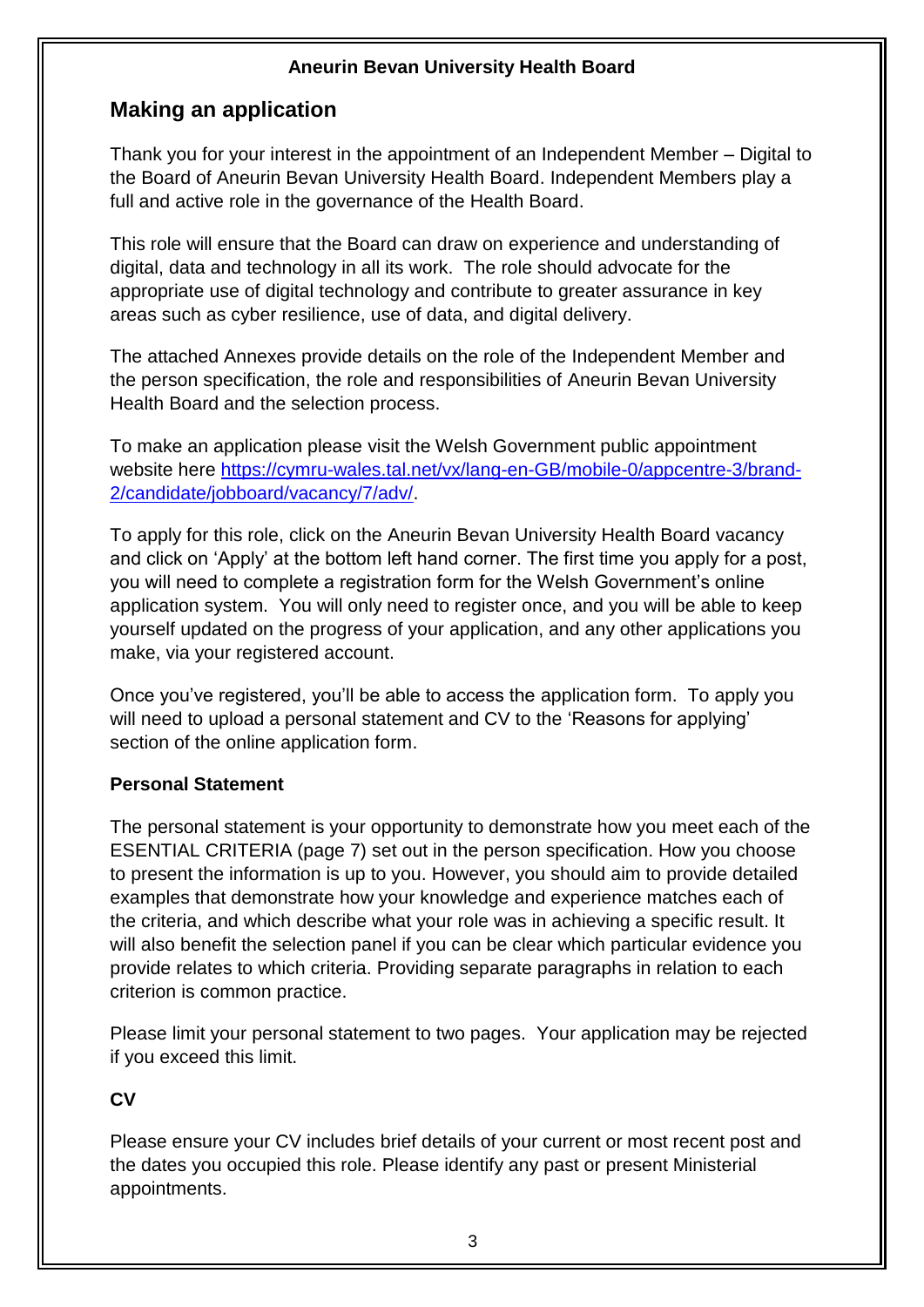#### **References**

Please provide two referees (employer and personal) who will be contacted for successful candidates only.

#### **Indicative timetable**

| Closing date: | 09/11/2021 at 4pm |
|---------------|-------------------|
| Shortlisting: | 15/11/2021        |
| Interviews:   | 11/01/2022        |

#### **Diversity Statement**

The Welsh Government believes that public bodies should have board members who reflect Welsh society - people from all walks of life - to help them understand people's needs and make better decisions. This is why the Welsh Government is encouraging a wide and diverse range of individuals to apply for appointments to public bodies.

Applications are particularly welcome from all under-represented groups including women, people under 30 years of age, black, Asian and minority ethnic people, disabled people, and lesbian, gay, bisexual and transgender people.

#### **Disability Confident**

The Welsh Government accepts the social definition of disability, in which it is recognised that barriers in society act to disable people who have impairments or health conditions or who use British Sign Language. We are committed to removing barriers so that all staff can perform at their best. The Equality Act 2010 uses the medical definition of disability ("a physical or mental impairment which has a substantial and long-term impact on a person's ability to carry out normal day to day activities").

We guarantee to interview anyone who is disabled whose application meets the minimum criteria for the post. By 'minimum criteria' we mean that you must provide us with evidence in your application which demonstrates that you generally meet the level of competence for the role and any qualifications, skills or experience defined as essential.

If you would like a guaranteed interview, please contact Public Appointments Team by email [PublicAppointments@gov.wales.](mailto:PublicAppointments@gov.wales)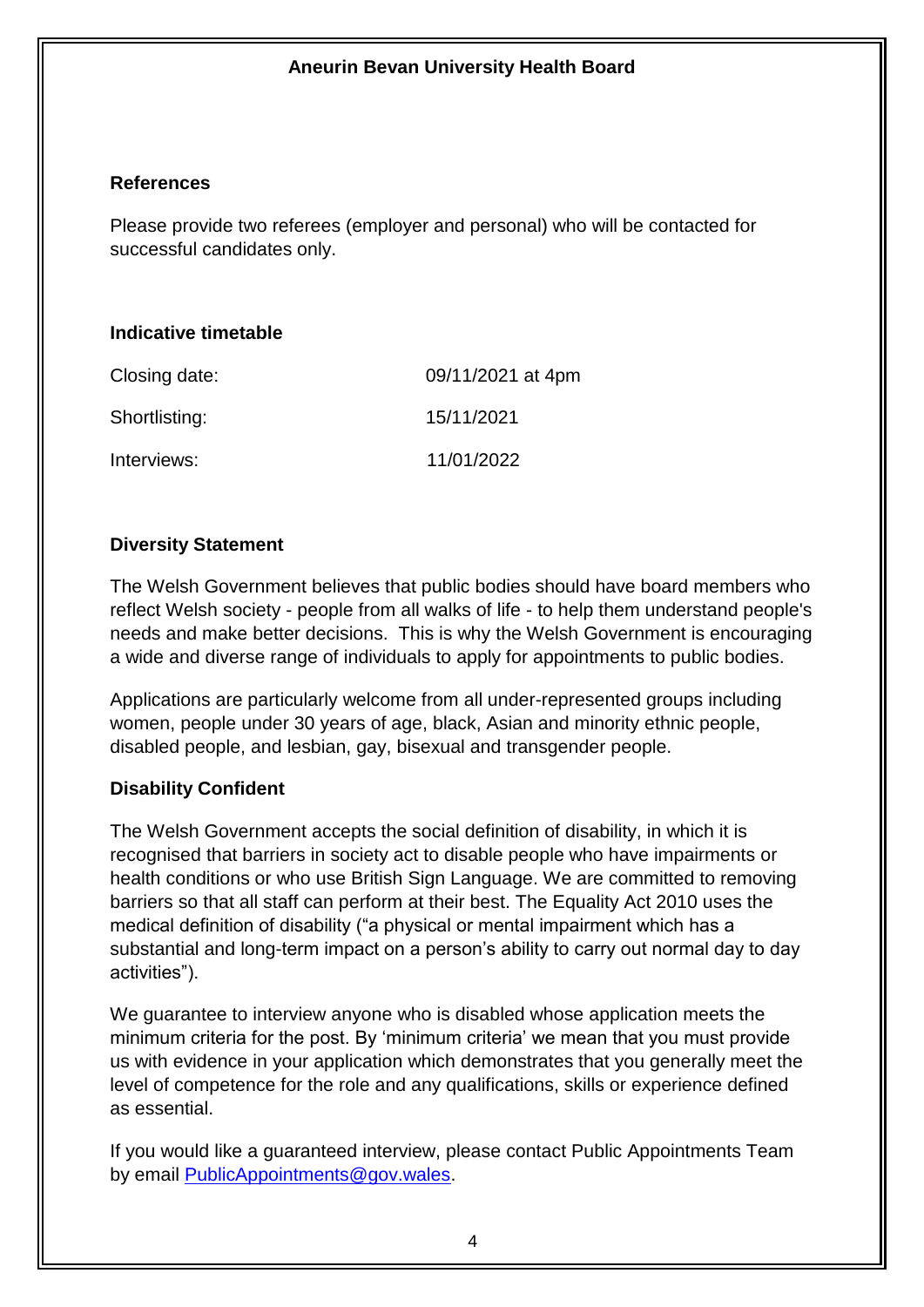If you have an impairment or health condition, or use British Sign Language and need to discuss reasonable adjustments for any part of this recruitment process, please contact Public Appointments team as above as soon as possible and a member of the team will contact you to discuss your requirements and any questions you may have.

#### **Contacts:**

For further information regarding the selection process, please contact:

Public Appointments Team - Public Bodies Unit

Email: [publicappointments@gov.wales](mailto:publicappointments@gov.wales)

For further information regarding the role of the Aneurin Bevan University Health Board and the role of Independent Member – ICT please contact:

Ann Lloyd, Chair of Aneurin Bevan University Health Board on 01633 435957 or via e-mail at [ann.lloyd@wales.nhs.uk](mailto:ann.lloyd@wales.nhs.uk)

Or

Richard Howells, Board Secretary, Aneurin Bevan University Health Board on 01633 435959 or via e-mail at [abb.boardsecretary@wales.nhs.uk](mailto:abb.boardsecretary@wales.nhs.uk)

If you need any further assistance in applying for this role, please contact [publicappointments@gov.wales.](mailto:publicappointments@gov.wales)

For further information about Public Appointments in Wales, please visit [www.gov.wales/publicappointments](http://www.gov.wales/publicappointments)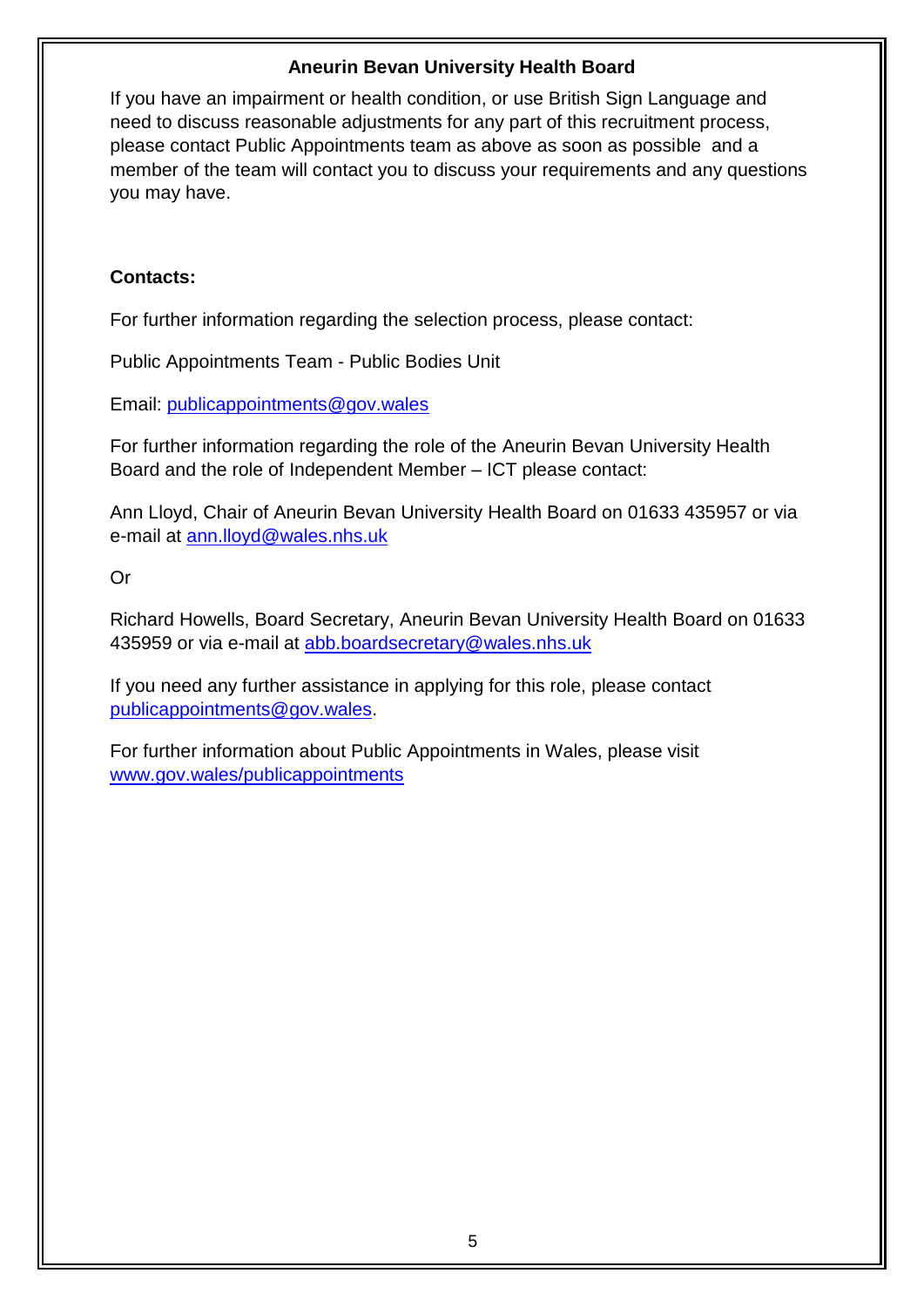#### **Annex A**

## **Appointment of an Independent Member – Digital of the Aneurin Bevan University Health Board.**

#### **Role description and person specification**

#### **Role and responsibilities**

Independent Members will among other things:-

- Play a full and active role in the governance of the Health Board. You will take an active part in discussions, providing your opinion and challenge and support to the Board on key issues.
- Contribute to the work of the Board based upon your independence, your past experience and knowledge, and your ability to stand back from the day-to-day operational management;
- Contribute and accept corporate decisions to ensure a joined up, robust and transparent decision making process by the Board;
- Be expected, in time, to understand the business through active involvement to enable the effective performance of the organisation;
- Work closely with other public, private and voluntary organisations and will make sure that the views of patients, carers and families are fully involved in helping to shape, develop and improve services;
- Analyse and critically review complex information and contribute to sound decision making.
- Play lead role in contributing to the Health Board's consideration and assurance of digital services, data and technology ;

#### **Person Specification**

*The Independent Member will be expected to be able to demonstrate:*

#### **Knowledge & Experience**

- An understanding of health issues and priorities in the Aneurin Bevan University Health Board area and the ability to understand the role and work of the Board;
- Ability to hold executive colleagues and the wider organisation to account for performance, whilst maintaining a constructive relationship;
- Ability to provide a knowledgeable, impartial and balanced perspective on a range of sensitive and complex issues;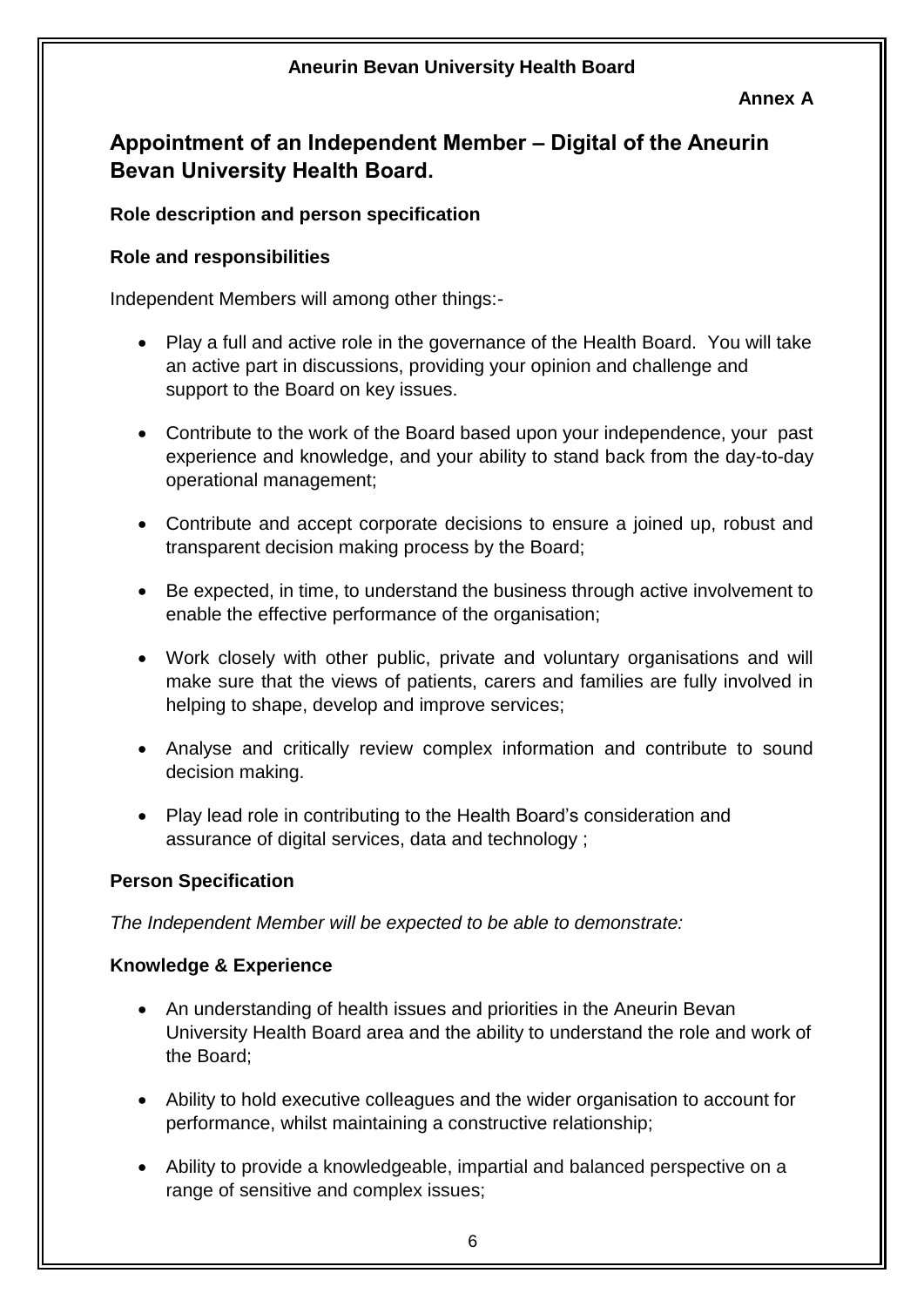- An understanding of digital platforms, data and technological systems and services, and related challenges and opportunities;
- An understanding of cyber security and resilience requirements and risk management;
- An understanding of data and information governance requirements and, risk management related to this.

## **Personal Attributes & Skills**

The Health Board has defined a set of shared core values and behaviours – what the organisation stands for. You will need to be able to demonstrate the following:

- Good communication skills and the ability to engage with employees and employee representatives at all levels within the Health Board;
- Ability to work as part of a team and in partnership with other key organisations;
- Ability to involve and work with stakeholders to help shape, develop and improve services; and
- Ability to analyse and critically review complex information

To be considered, you must be able to demonstrate that you have the qualities, skills and experience to meet all the essential criteria for appointment.

#### **Essential Role Specific Criteria**

#### Independent Member – Digital

In your Personal Statement, you will have to demonstrate:

- Understanding of digital data and technology at a strategic level plus operational context, ideally at 'enterprise' scale;
- Understanding of digital trends, emerging technologies, and related opportunities and challenges, including cyber resilience;
- Understanding of the importance of data sharing, privacy and security (information governance) and related risk management;
- Understanding of how digital data and technology can be used to drive service improvement and to improve health and wellbeing outcomes;
- The ability to apply this understanding to strengthen governance, assurance and strategy at board level.
- An understanding and awareness of diversity and inclusion

To be considered, you must be able to demonstrate that you have the qualities, skills and experience to meet all the essential criteria for appointment.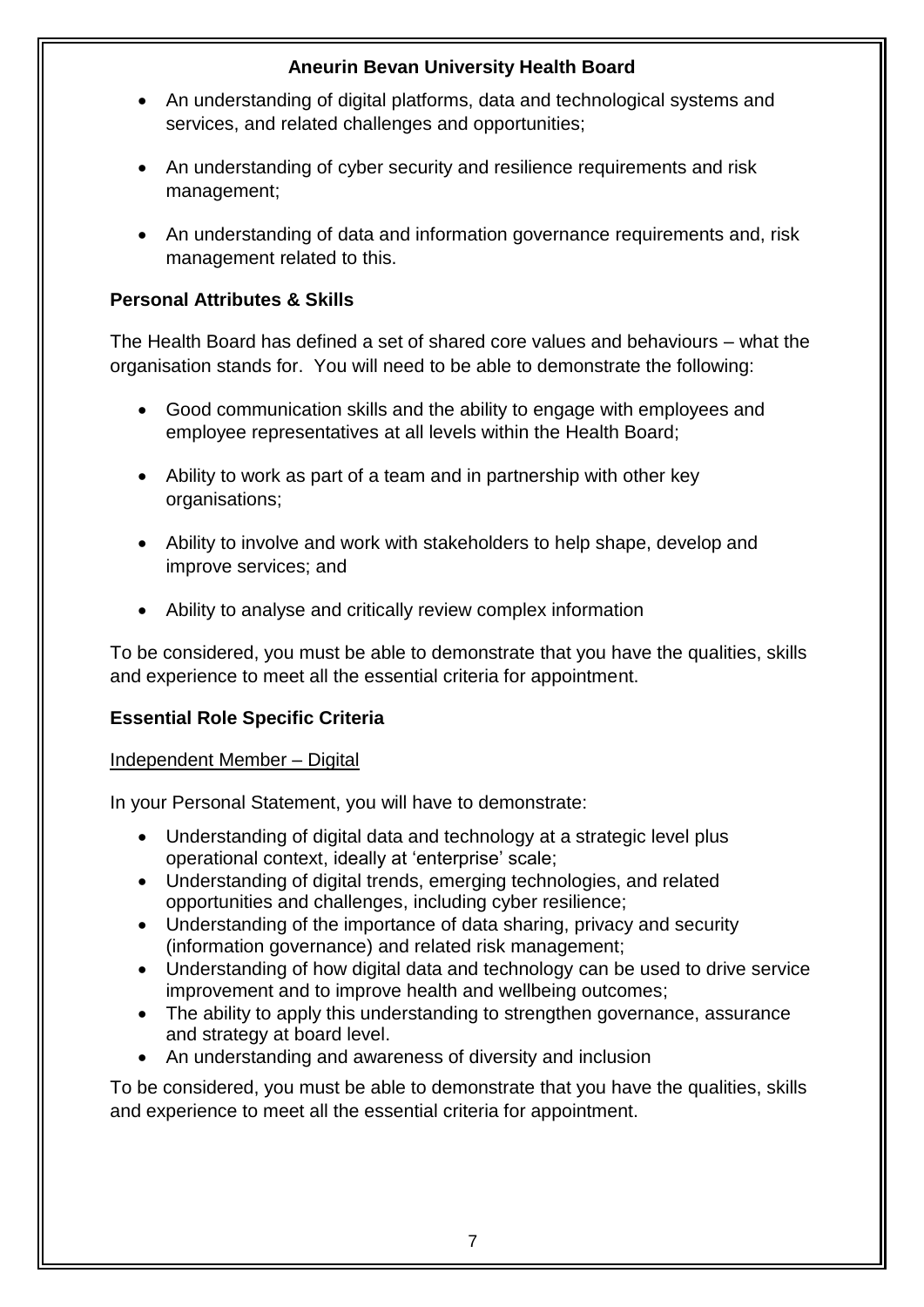#### **Welsh Language**

Welsh language skills are **desirable** for this appointment. However, all candidates will be expected to display empathy towards the language and demonstrate leadership to strengthen bilingual service provision within the NHS in Wales.

#### **Key facts about the post**

#### *Location:*

Meetings held in Health Board Headquarters, St Cadoc's Hospital, Caerleon, but could be held in venues across the Health Board area or via digital meeting platforms.

#### *Time Commitment:*

4 days per month

#### *Tenure of office:*

Initial appointment will be for a period of up to 4 years, however, this will be subject to the Ministers agreement.

#### *Remuneration:*

£15,936 per *year, plus travel and other reasonable expenses within reasonable limits.* 

#### **Eligibility**

A person shall be disqualified from appointment if he/she:

- a. has within the preceding 5 years been convicted in the UK, Channel Islands or the Isle of Man of any offence and has had passed on them a sentence of imprisonment (whether suspended or not) for a period of not less than 3 months without the option of a fine;
- b. is the subject of a bankruptcy restrictions order or an interim order or has made a composition or arrangement with creditors
- c. has been dismissed, otherwise than by reason of redundancy, or non-renewal of a fixed term contract, from any paid employment with a health service body;
- d. is a current board member of another health service body in Wales;
- e. is a person whose tenure of office as the chair, member or director of a health service body has been terminated because their appointment is not in the interests of the health service, for non-attendance at meetings or for nondisclosure of pecuniary interest;
- f. a person will be disqualified if they are or have been within the preceding year in the paid employment of a Trust or Health Board in Wales within the area of the Board to which they are seeking appointment.

Subject to the exception noted in (e), it is the policy of the Welsh Government that a person is ineligible to be a Chair, Vice-Chair or non-officer member if the person is or has been within the preceding year in the paid employment of a Health Board or a Trust within the area of the Board to which they are seeking appointment.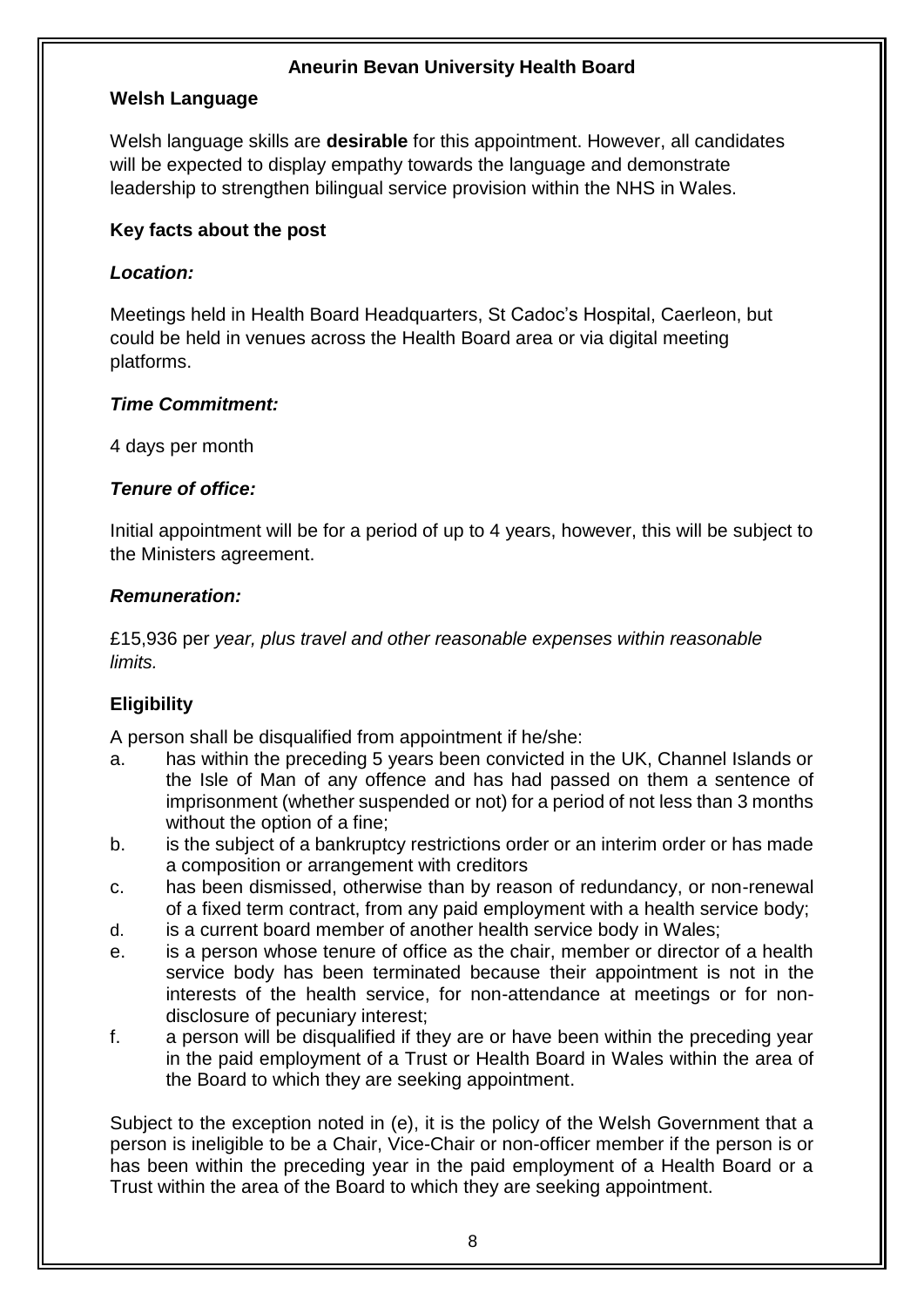Any other information that may materially affect your application for appointment should be declared in the application form under the Conflict of Interests section. Applicants should be persons who conduct themselves at all times in a manner which will maintain public confidence.

In particular, applicants are required to declare whether they are aware of anything in their private or professional life that would be an embarrassment to themselves or to the Welsh Government if it became known in the event of appointment.

Applicants should also note that being a member of Aneurin Bevan University Health Board is a disqualifying post for membership of the Welsh Government under The Senedd Cymru (Disqualification) Order 2020

#### <https://www.legislation.gov.uk/uksi/2020/1255/schedule/made>

If you are successful, you will receive a letter from the Minister for Health and Social Services appointing you as an Independent Member of Aneurin Bevan University Health Board, which will confirm the terms on which the appointment is offered.

Your appointment will be subject to a reference check undertaken by the Welsh Government's Public Bodies Unit and to a DBS check undertaken by the NHS Wales Shared Services Partnership.

Attendance at the NHS Wales Independent Member Induction Programme is mandatory on appointment and you will be required to attend the next available course.

#### **Conflict of Interests**

When applying you will be asked to declare any private interests which may, or may be perceived to, conflict with the role and responsibilities as an Independent Member of Aneurin Bevan University Health Board, including any business interests and positions of authority outside of the role in Aneurin Bevan University Health Board.

Any conflicts of interest will be explored at interview. If appointed, you will also be required to declare these interests on a register which is available to the public.

#### **Due Diligence**

Welsh Government Public Bodies Unit will undertake due diligence checks on all candidates successfully sifted to interview. This will include, but not necessarily be limited to social media and Internet searches. As a result, you may be asked questions at interview in relation to any due diligence findings.

#### **Standards in public life**

You will be expected to demonstrate high standards of corporate and personal conduct. All successful candidates will be asked to subscribe to the Code of Conduct for Board Members of Public Bodies, you can access this document at:

[https://www.gov.uk/government/publications/code-of-conduct-for-board-members-of](https://www.gov.uk/government/publications/code-of-conduct-for-board-members-of-public-bodies)[public-bodies](https://www.gov.uk/government/publications/code-of-conduct-for-board-members-of-public-bodies)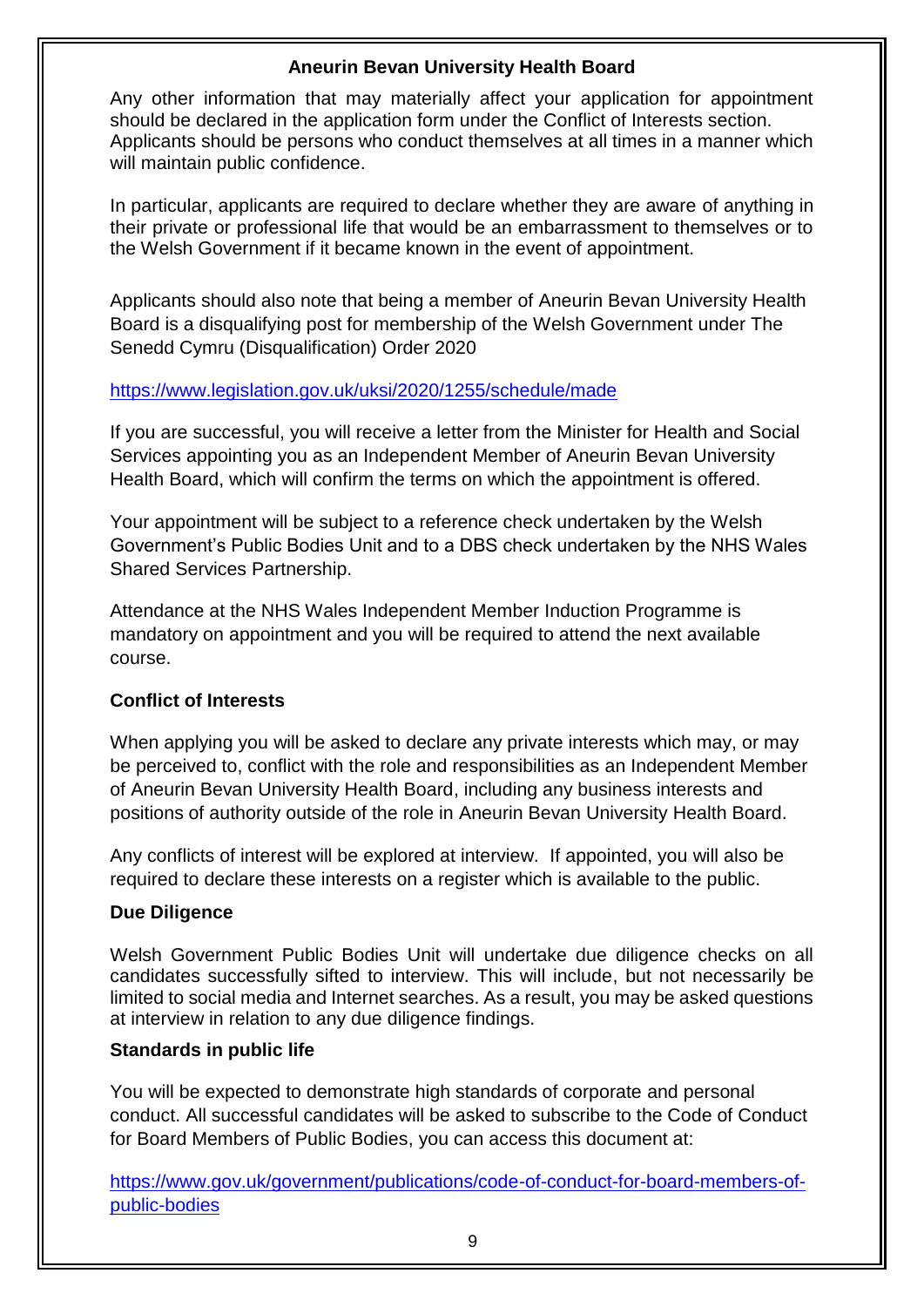#### **Annex B**

## **The role and responsibilities of Aneurin Bevan University Health Board.**

## **Background**

Aneurin Bevan University Health Board was established in October 2009 and achieved 'University' status in December 2013. We serve an estimated population of over 639,000, approximately 21% of the total Welsh population.

With a budget of **£1.5billion** we deliver healthcare services to people in Blaenau Gwent, Caerphilly, Monmouthshire, Newport and Torfaen and to others outside of our geographical boundary.

We are governed by a Board which comprises Executive Directors and Independent Members who make decisions about all services and care provided in our area. The Board is chaired by Ann Lloyd and the operational direction and leadership is provided by Judith Paget, our Chief Executive and Accountable Officer.

The vision and key priorities of the Health Board are:

- Improving public health by working with our partners to promote healthy lifestyles and ensure there is access to preventative services, particularly for those in areas of greatest need.
- Providing services that focus on the needs of the patient and services users, many of these increasingly provided in partnership
- Ensuring safety, excellence and quality in all our services at all times.
- Trusting and supporting our staff to make the right decisions for patients and to improve care.
- Effectively using resources to ensure we provide high quality, value for money patient care.

The Health Board has continued to develop to ensure we operate in a patientfocused, safe, open and prudent way. The Board sets the strategic objectives, monitors progress, agrees actions to achieve these objectives, and ensures appropriate controls are in place and working properly throughout the organisation. The Health Board is delivering our exciting Clinical Futures Programme, which is transforming health and care services in the Health Board area and we have recently opened the new The Grange University Hospital in Llanfrechfa, Cwmbran.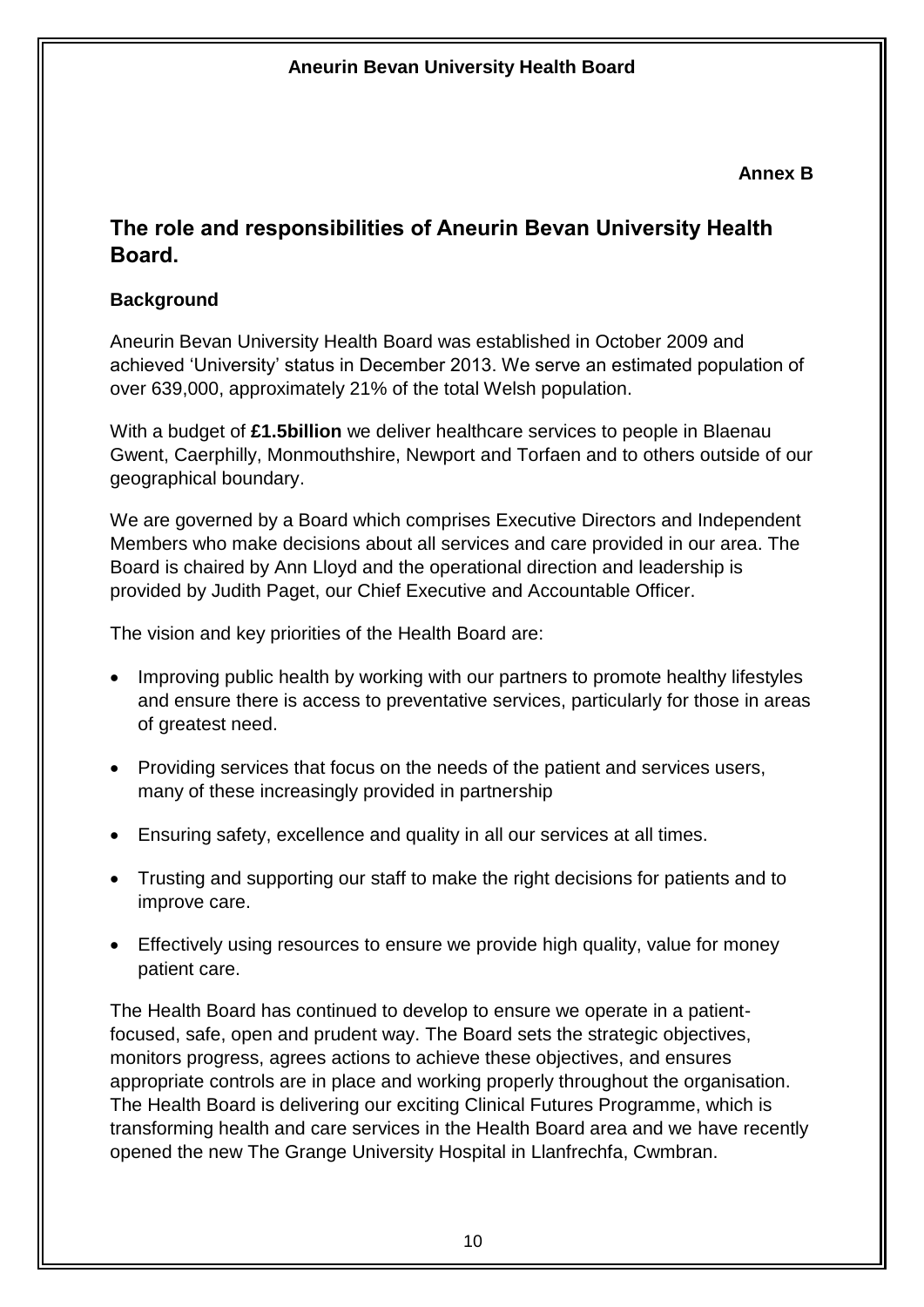A broad range of Committees and Advisory Groups also support the work of the Board. Chaired by Independent Members of the Board; they provide scrutiny, undertake development discussions, assess key risks and monitor the performance against the Health Board's plans.

#### **The role of the Board**

The three key roles through which effective the board of the Aneurin Bevan University Health Board demonstrates leadership within its organisation are:-

- Formulating strategy.
- Ensuring accountability by holding the organisation to account for the delivery of the strategy and through seeking assurance that systems of control are robust and reliable
- Shaping a positive culture for the Board and the organisation.

#### **The role of the Board member focuses on four key areas:-**

- **Strategy –** to contribute to strategic development and decision-making
- **Performance –** to ensure that effective management arrangements and an effective team are in place at the top level of the organisation. To help clarify which decisions are reserved for the Board and then ensure that the rest are clearly delegated. To hold management to account for its performance in meeting agreed goals and objectives through purposeful challenge and scrutiny and to monitor the reporting of performance
- **Risk** to ensure that financial information is accurate and that financial controls and systems of risk management and assurance are robust and defensible
- **Behaviour** to live up to the highest ethical standards of integrity and probity and comply fully with the Code of Conduct. Board members should demonstrate through their behaviour that they are focusing on their responsibilities to citizens, the organisations and its stakeholders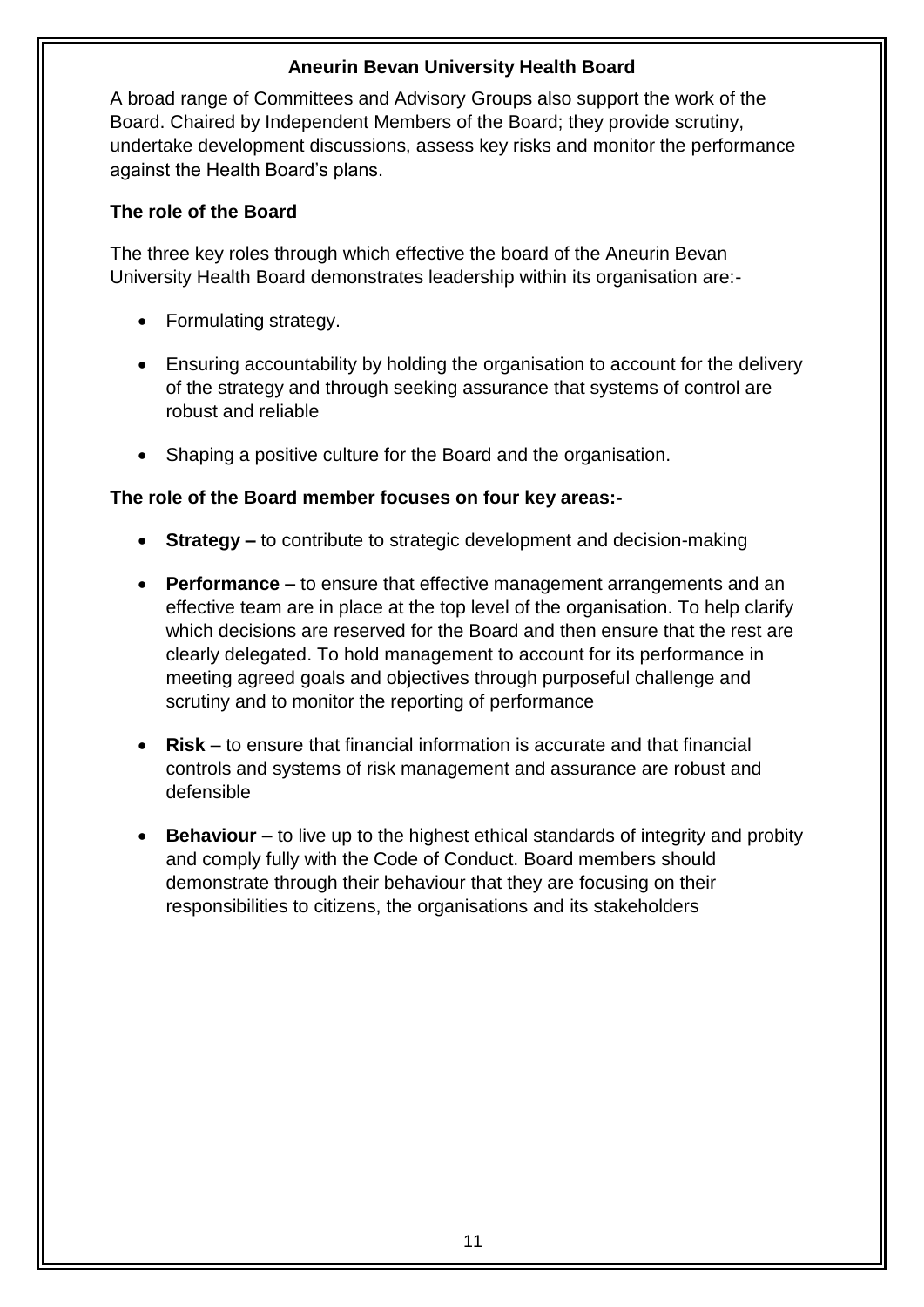## **The selection process**

The interview panel will assess candidates' CVs and personal statements to determine who it believes best meet the criteria for the role, and who will be invited to interview. The panel will rely only on the information you provide in your CV and statement to assess whether you have the skills and experience required. Please ensure that you provide evidence to support how you meet all of the essential criteria.

The selection panel will be chaired by Ann Lloyd, Chair of Aneurin Bevan University Health Board and will also comprise – Ifan Evans as WG representative and Emrys Elias, Chair of Cwm Taf Morgannwg University Health Board as Independent Panel Member.

Your application may be "long-listed", subject to the volume of applications received, before it is passed to the shortlisting panel for consideration. You should be aware that in this situation, your application might not be considered in full by all of the panel.

We anticipate that during w/c 15/11/2021 the panel will have decided who will be invited for interview on 11/01/2022.

It is our intention that Interviews will take place either remotely via Microsoft Teams or at Health Board Headquarters, St Cadoc's Hospital, Caerleon.

The panel will select for interview only the strongest applicants who it feels have demonstrated that they best meet the criteria set out in the person specification. However, if you have applied under the guaranteed interview scheme **and you meet the minimum essential criteria** for the post, then you will also be invited for interview.

If you are invited to interview and if the interview date is not already provided in this information pack, we will aim to provide you with as much notice as we can of the interview date. If you are unable to make the arranged interview date, we will endeavour to re-arrange it but it might not be possible due to time constraints within the appointment timetable or selection panel availability.

You will receive email communication from Welsh Government's application centre to let you know whether or not you have been invited to be interviewed.

If invited to interview, the panel will question you about your skills and experience, asking specific questions to assess whether you **meet the criteria** set out for the post.

Candidates who the panel believe are 'appointable', will be recommended to Ministers who will make the final decision. The Minister may choose to meet with appointable candidates before making a decision. If she/he does, she/he will meet all candidates and in the presence of the panel chair or their nominated representative.